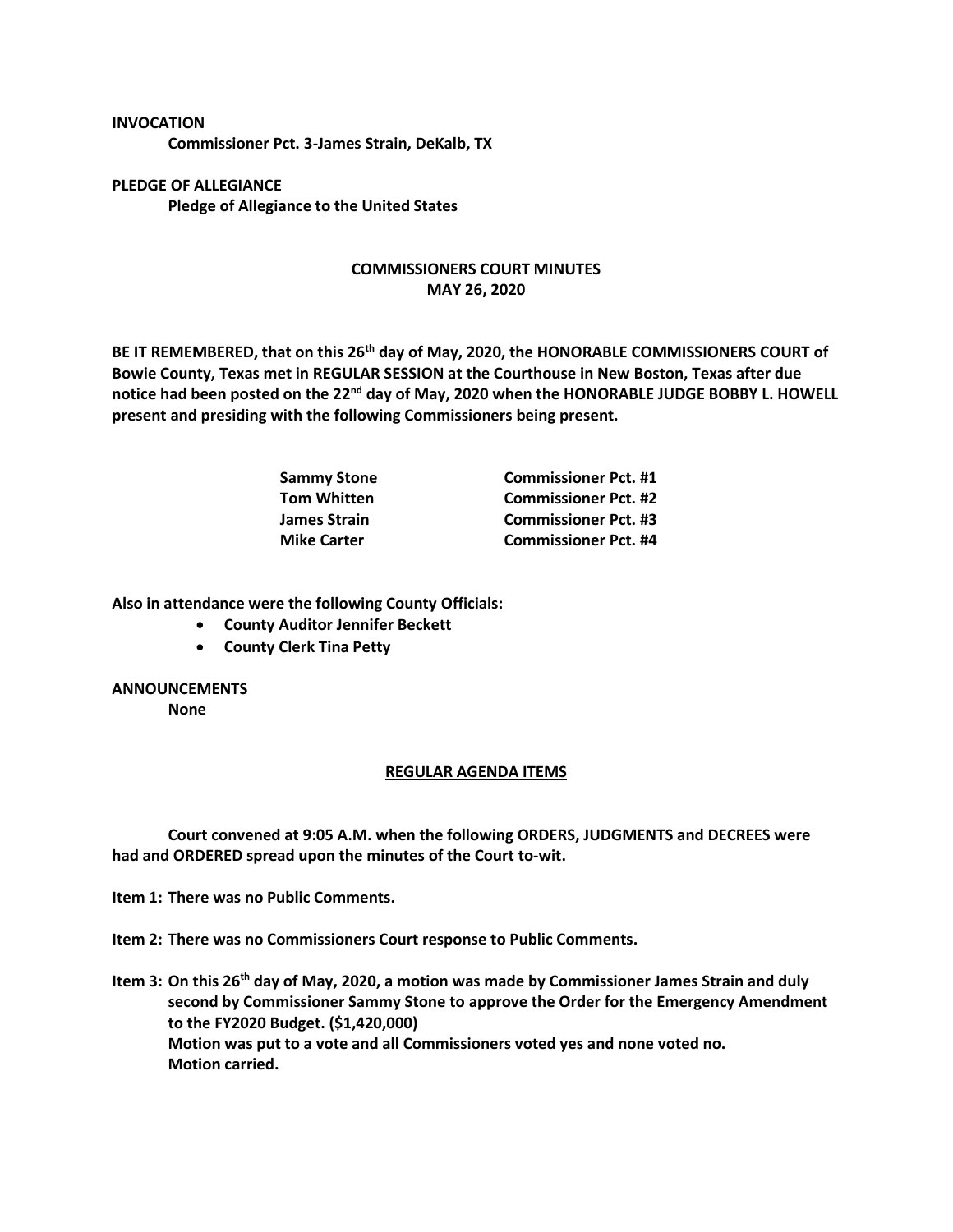- **Item 4: On this 26th day of May, 2020, a motion was made by Commissioner Tom Whitten and duly second by Commissioner Mike Carter to approve, accept, affirm and ratify the Application submitted by the County for the purpose of securing grant funding under the County Transportation Infrastructure Fund program, including acceptance an approval of the following, included therein:**
	- *a. The acts of the designated TXDOT County contacts for the purposes of preparing and submitting the Application.*
	- *b. The Road Reports, as the 2019 road condition reports required by Texas Transportation Code 215.005 and 215.018.*
	- *c. The County Transportation Infrastructure Fund Project List (Prioritized List)*
	- *d. Designation of a County Contact person and authorize the County Contact person to prepare and/or execute documents on behalf of the County in matters relating to and regarding the TXDOT CTIF Grant and Grant Program.*

**Motion was put to a vote and all Commissioners voted yes and none voted no. Motion carried.**

**Item 5: On this 26th day of May, 2020, a motion was made by Commissioner Sammy Stone and duly second by Commissioner James Strain to approve a Resolution authorizing Bowie County to apply for The Help America Vote Act (HAVA) Cares Act Sub-Grant and designation of a County Contact person and authorize the County Contact person to prepare and/or execute documents on behalf of the County in matters relating to and regarding the HAVA Grant and Grant Program.**

**Motion was put to a vote and all Commissioners voted yes and none voted no. Motion carried.**

- **Item 6: On this 26th day of May, 2020, a motion was made by Commissioner James Strain and duly second by Commissioner Mike Carter to approve a Resolution authorizing Bowie County to apply for The Coronavirus Aid, Relief and Economic Security Act (CARES ACT) Coronavirus Relief Fund, and designation of a County Contact person (County Judge) and authorize the County Contact person to prepare and/or execute documents on behalf of the County in matters relating to and regarding the CARES ACT Grant and Grant Program. Motion was put to a vote and all Commissioners voted yes and none voted no. Motion carried.**
- **Item 7: On this 26th day of May, 2020, a motion was made by Commissioner James Strain and duly second by Commissioner Tom Whitten to approve a Resolution requesting the resale of properties acquired by the Bowie Central Appraisal District, Trustee at delinquent Tax Sales as presented in Exhibit "A".**

**Motion was put to a vote and all Commissioners voted yes and none voted no. Motion carried.**